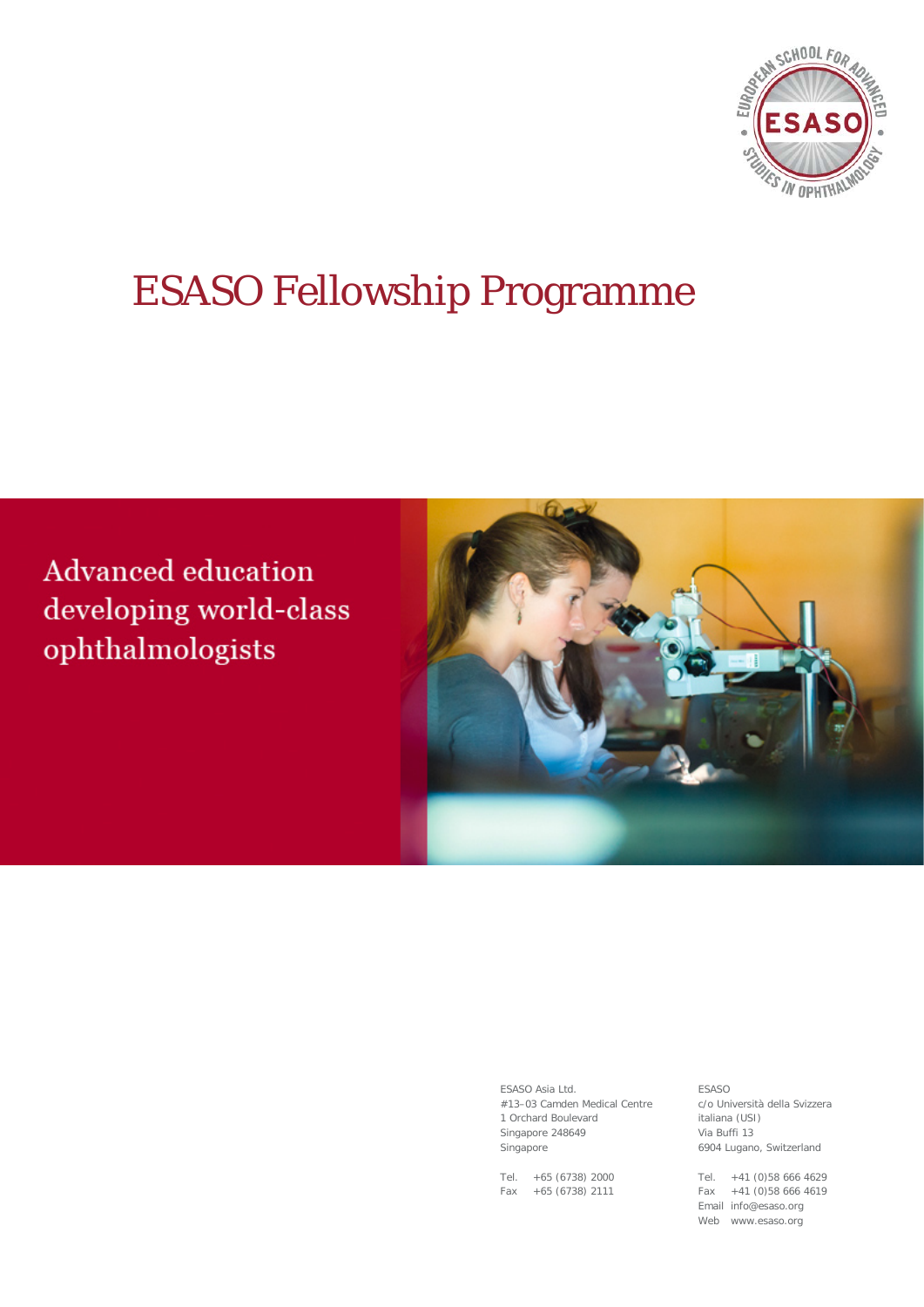

# ESASO a Vision of Collaboration

#### Welcome

- 4| Mission
- 5| Organisation
- 6| ESASO Fellowship Programme
- 6| Anterior Segment Surgery Fellowship
- 9| Glaucoma Fellowship
- 10| Medical Retina Fellowship
- 11| Oculopalstic Fellowship
- 13| Research Fellowship
- 13| Surgical Retina Fellowship
- 14| Training Programme for Clinical Development Fellowship
- 17| Centres involved in ESASO Fellowship Programme
- 18| Duration
- 19| Application
- 22| Assessment process
- 23| Economic support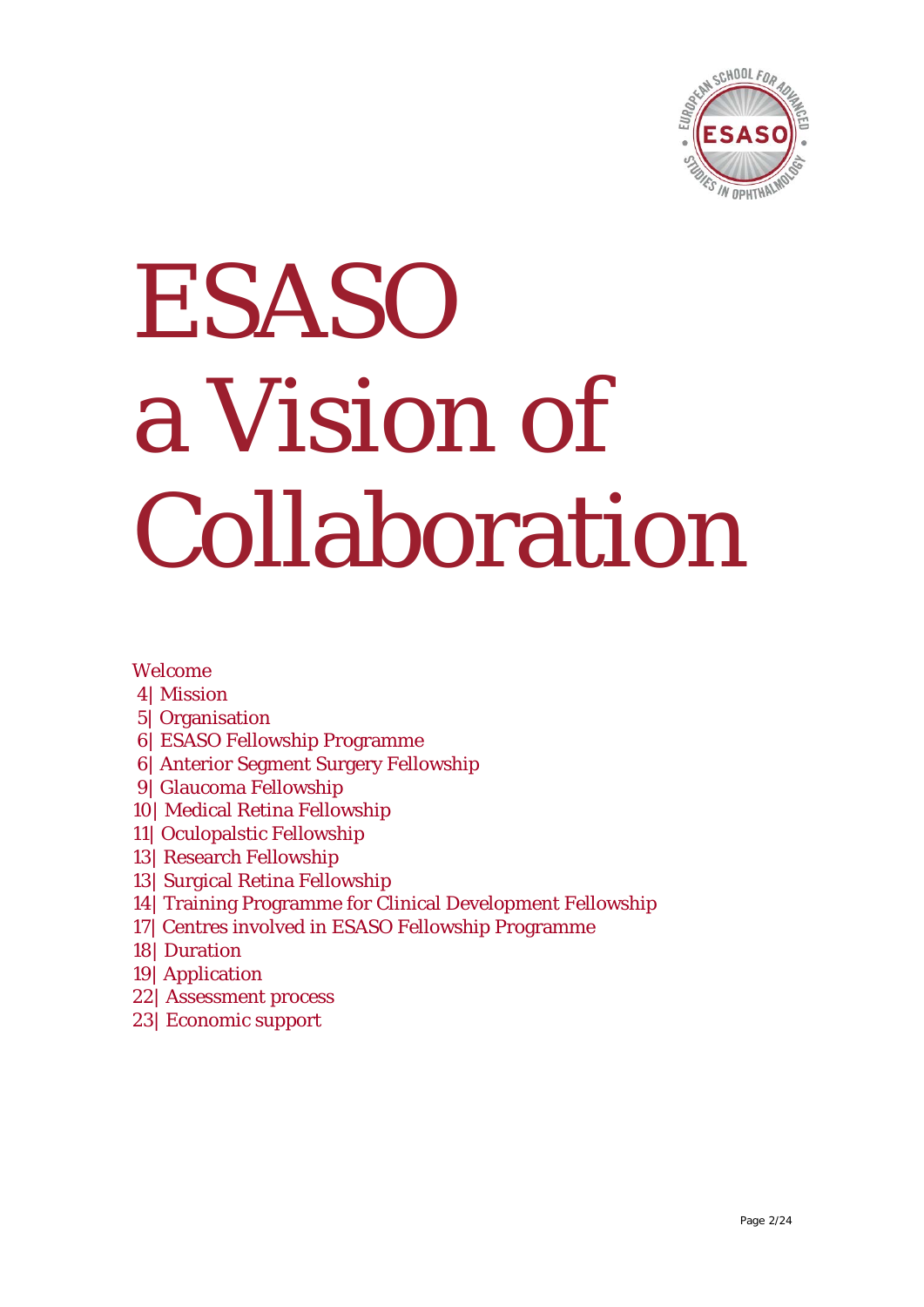

### Welcome

#### *Dear Applicant*

*The ESASO Fellowship Programme offers young, talented and ambitious ophthalmologists the opportunity to acquire the expertise and surgical skills necessary to develop an international career.*

*Since 2008, we at ESASO have been committed to developing a world-class educational programme in ophthalmology.*

*The fellowship provides an invaluable opportunity to gain hands-on training from globally renowned practitioners of cataract surgery, cornea and refractive surgery,*

*glaucoma, and medical and surgical retina. It is a chance to learn from the best in order to develop the expertise and network of international contacts necessary to become a "complete ophthalmologist".*

*ESASO firmly believes that the quality of the learning environment is crucial to the overall value of a fellowship. For this reason, ESASO has partnered with some of the foremost teaching hospitals and university departments throughout the world. We continually monitor the quality of the programme and always strive to develop new connections with leading ophthalmic institutions globally.* We expect graduates of the fellowship to give back to the profession of ophthalmology by delivering the best efforts in clinical practice but also through education and research after completion of the training.

We look forward to receiving your application and to working with future leaders in the field of ophthalmology.

*Yours sincerely*

Stanley Chang Giuseppe Guarnaccia Chairman of Ophthalmology Global Executive Director Columbia University, New York ESASO, Lugano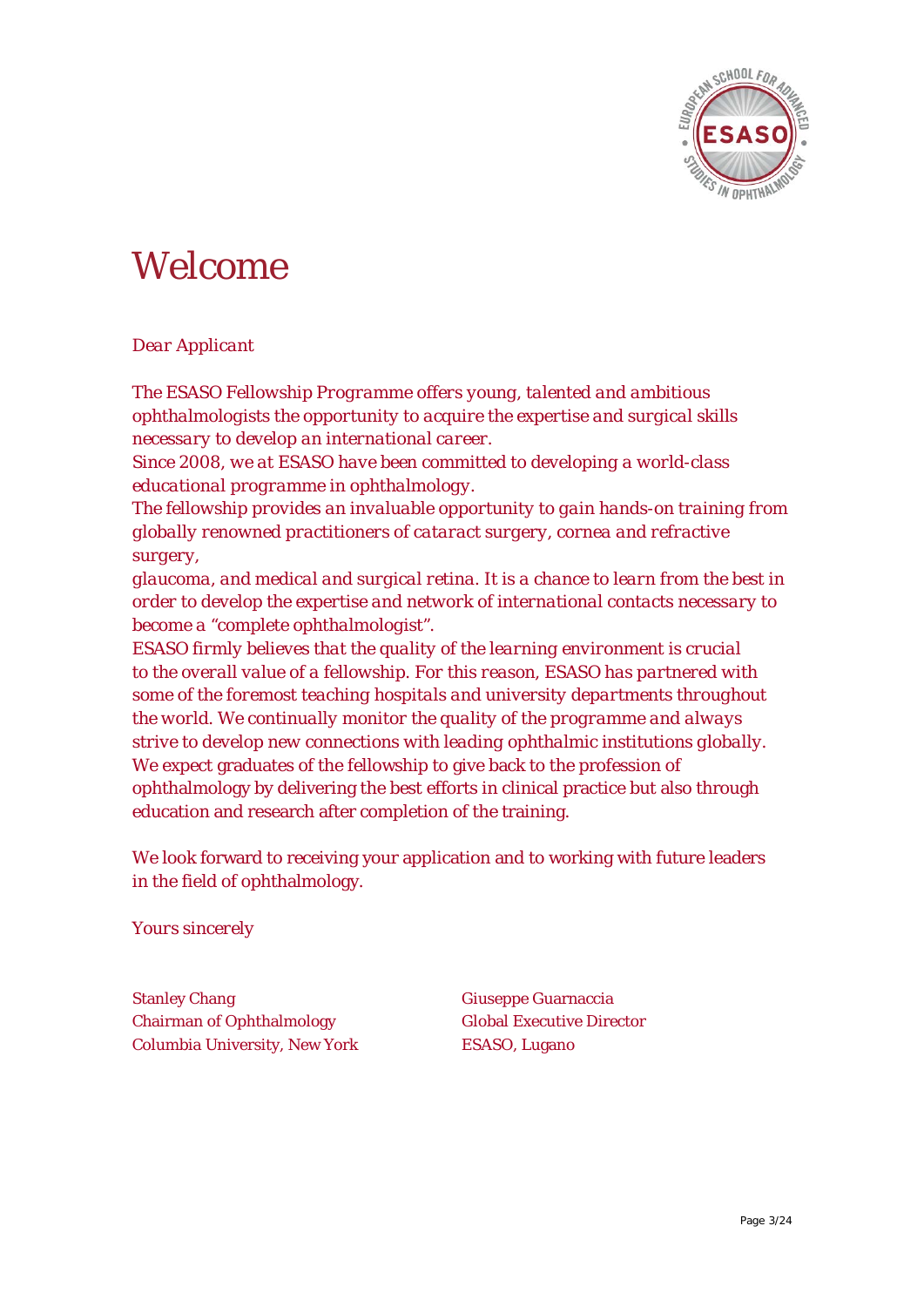

### Mission

ESASO aims to improve the clinical and surgical practice of specialists in ophthalmology by helping them to develop and enhance their professional skills. Our objective is to provide ophthalmologists with high-calibre postgraduate education and hands-on training from an internationally renowned faculty.



ESASO Fellowships are truly unique as curricula are planned in consultation with highly reputed and accredited academic and clinical bodies from around the world. Each ESASO Fellowship is offered annually, lasts 12 months and includes instructor-led and research based objectives.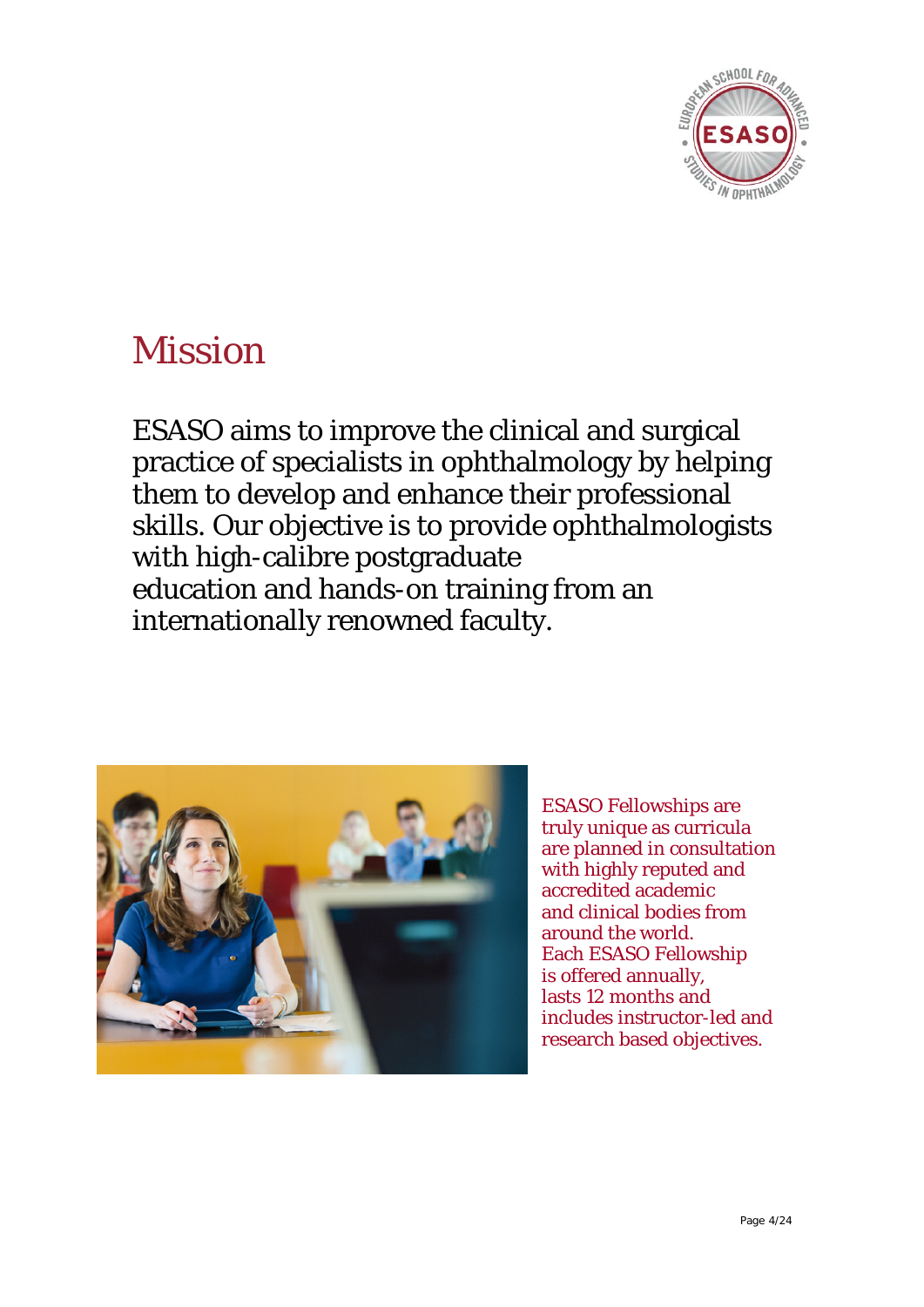

# **Organisation**

ESASO offers Ophthalmologists the chance to acquire skills in a specific ophthalmic subspeciality during a one-year Fellowship.

The ESASO Fellowship is spent in one of the highly specialised teaching hospitals or university departments that have developed a specific training programme as part of their partnership agreement with ESASO.

The ESASO Fellowship is an advanced subspeciality training programme in which highly motivated and talented ophthalmologists gain a thorough understanding of a specific topic and acquire practical expertise in the associated clinical and surgical procedures. Fellows are expected to master all the skills required to practise their specialisation autonomously, employing the specific techniques learnt during the Fellowship.

The ESASO Fellowship Committee includes honorary members and members of the faculty of the institutions that offer Fellowship.

#### **ESASO Fellowship Committee**

Stanley Chang, USA, Chair Rupert Bourne, UK, Member Borja Corcóstegui, Spain, Member Giuseppe Guarnaccia, Switzerland, Member Anselm Jünemann, Germany, Member Anat Loewenstein, Israel, Member Ramon Medel, Spain, Member Ursula Schmidt-Erfurth, Austria, Member Christoph Scholda, Austria, Member Sobha Sivaprasad, UK, Member Leonidas Zografos, Switzerland, Member

Maurizio Battaglia Parodi, Italy, Secretary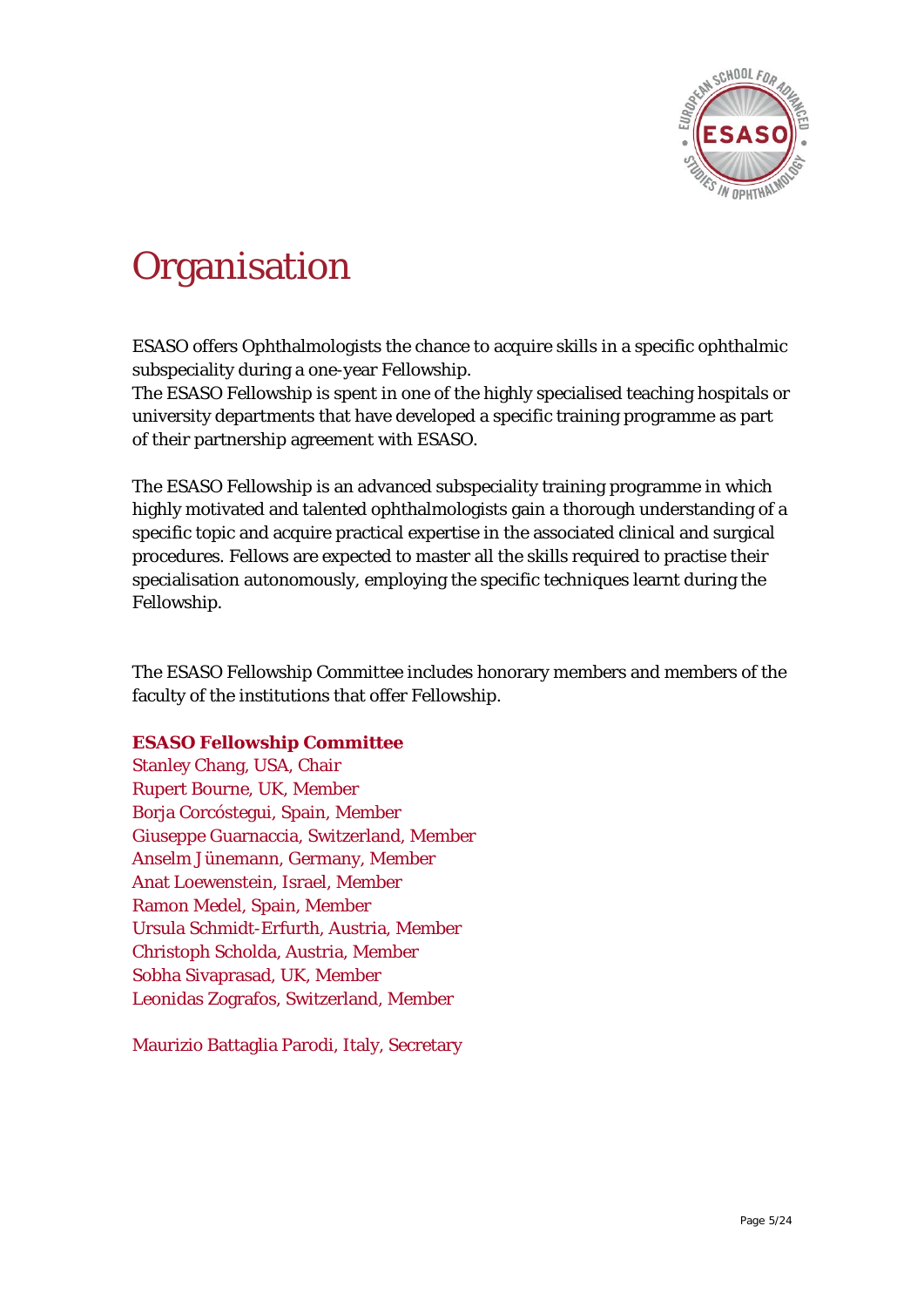

### ESASO Fellowship Programmes

- **1) Anterior Segment Surgery**
- **2) Glaucoma**
- **3) Oculoplastic**
- **4) Medical Retina**
- **5) Research**
- **6) Surgical Retina**
- **7) Training Programme for Clinical Development**

#### **1) ANTERIOR SEGMENT SURGERY FELLOWSHIP**

#### **Objective**

To acquire demonstrable and certified expertise in the assessment and contemporary management of (adult) cataract and disorders of corneal and to develop an understanding of the principles of refractive surgery.

#### **Essential clinical experience**

- a) To have attended a minimum of **200 corneal disease clinics**.
- b) to have actively participated in, or assisted at, a minimum of **30 corneal transplant operations.**
- c) to have actively participated in the management of the **complications of corneal transplantation**, including rejection and refractive problems.
- d) to have actively participated in, or assisted at, a minimum of **25 PRK**
- e) to have actively participated in, or assisted at, a minimum of **25 LASIK**
- f) to have undertaken a minimum of **100 complete surgical cataract surgeries as Specialist Registrar.**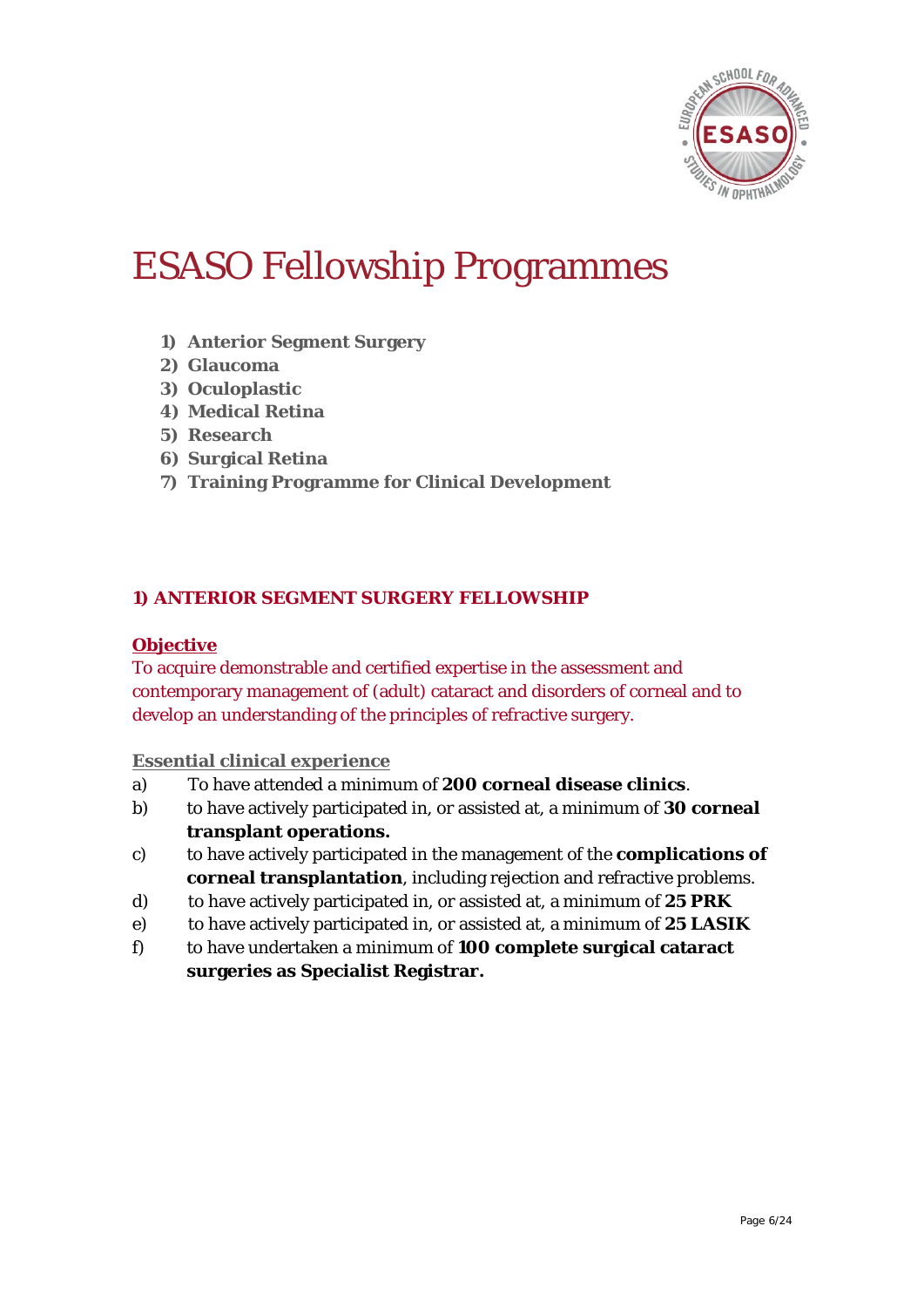

#### **Mandatory competence**

In addition to those areas specified in Basic Specialist Training, competence in the following is specifically required:

- a) Clinical evaluation of the patient undergoing corneal transplantation leading to the development, after discussion with the patient, of a suitable management plan.
- b) Management and primary repair of penetrating eye injury, including those affecting the anterior segment.
- c) Management of contact lens related disorders
- d) Management of infective keratitis, including biopsy/sampling (for cytology, histology, microbiology) and the development of an appropriate antimicrobial strategy, and in particular the management of herpetic keratitis.
- e) Acute management of severe chemical burns involving the anterior segment
- f) Management of inflammatory diseases of the cornea, especially regarding corneal melt.
- g) Management of corneal dystrophies and of keratoconus
- h) Surgical management of the refractive disorders
- i) Management of unexpected refractive outcomes of refractive surgery
- l) To draw up a management plan leading to a target post op refraction after discussion with the patient; this should include at least a theoretical knowledge of astigmatic management during cataract surgery.
- m) Biometry (keratometry & axial length determination) to indicate IOL power leading to target post op refraction.
- n) Routine phacoemulsification, to include capsulorhexis and placement of PC IOL (including foldable lenses), using a variety of contemporary forms of anaesthesia.
- o) Management of difficult cataract cases. This should include cases with hard nuclei (by phacoemulsification and/or ECCE), small pupils, previous vitrectomy and/or trauma, high myopia, pseudoexfoliation, and mature and hypermature lenses.
- p) Management of intraoperative complications (including vitreous loss by anterior vitrectomy and wound leak by suturing).
- q) Implantation of other IOL types (e.g. AC in complicated cases, secondary AC and PC IOLs).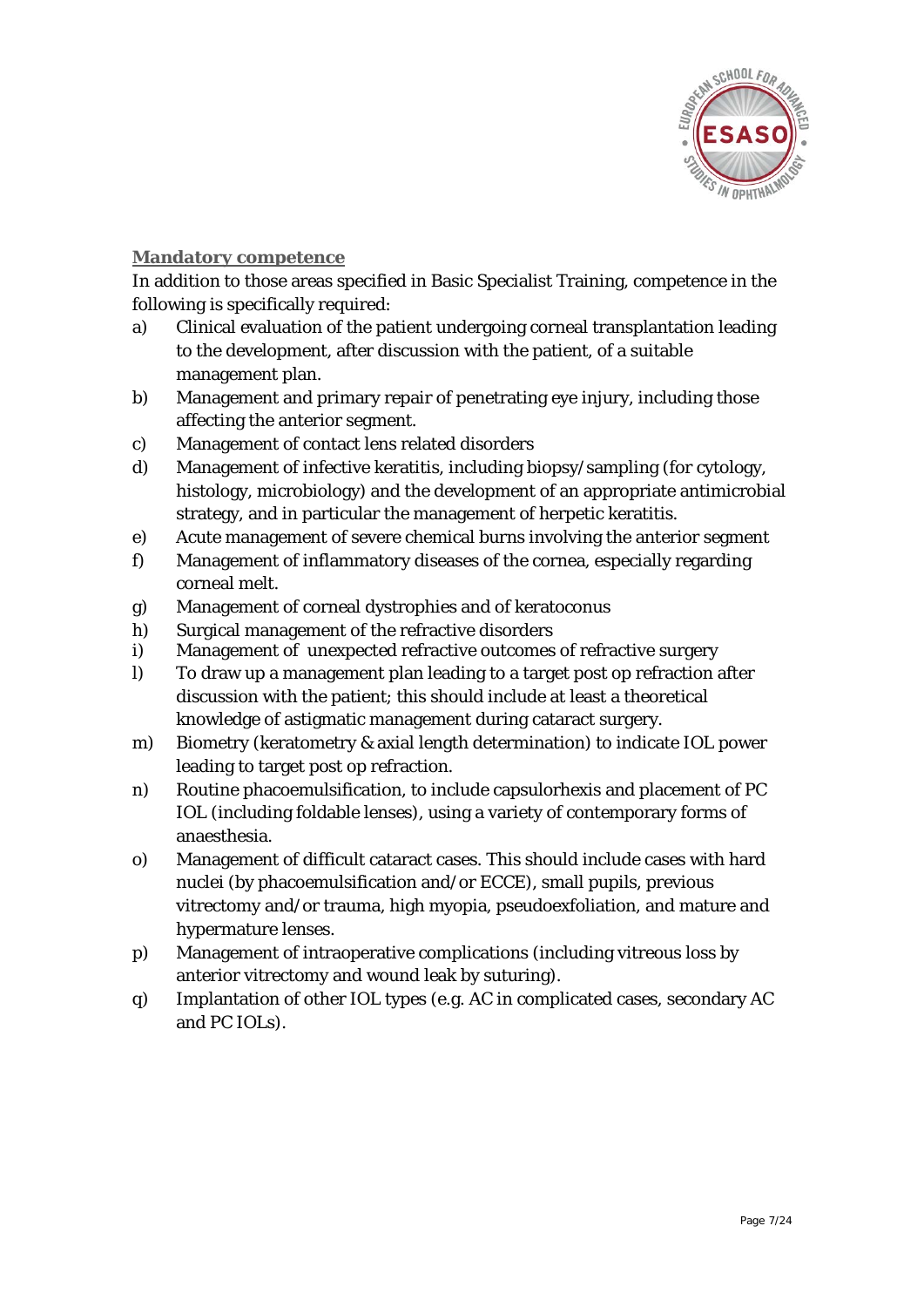

- r) Management of post op complications, including raised pressure, endophthalmitis, macular oedema and posterior capsular opacification (by laser capsulotomy).
- s) Management of cataract in the presence of glaucoma (e.g. phacotrabeculectomy).
- t) Management of cataract in the presence of retinal disease (e.g. ARMD; and especially in the presence of diabetic retinopathy).
- u) Management of adverse refractive outcomes of cataract surgery

#### **Desirable clinical experience**

- a) Combined corneal transplantation, cataract extraction and lens implantation.
- b) Management of acute corneal perforation by transplantation or tissue glues.
- c) Fitting of contact lenses.
- d) Endothelial specular microscopy.
- e) Corneal pachymetry, topography and aberrometry.
- f) Management of the complications of severe chemical injuries to the anterior segment.
- g) Limbal cell transplantation and conjunctival autografting.
- h) Amniotic membrane grafting.
- i) Intracorneal rings; phakic IOLs.
- l) Techniques and organisation of eye-banking.
- m) Management of the dislocated crystalline lens.
- n) Sclerally sutured IOLs and IOL exchange.
- o) Piggy-back IOLs.
- p) Anterior segment revision (including use of anterior vitrector).
- q) Multifocal IOLs
- r) Toric IOLs
- s) Intracapsular cataract surgery.

#### **Research**

A specific research programme will be discussed and developed with the selected candidate.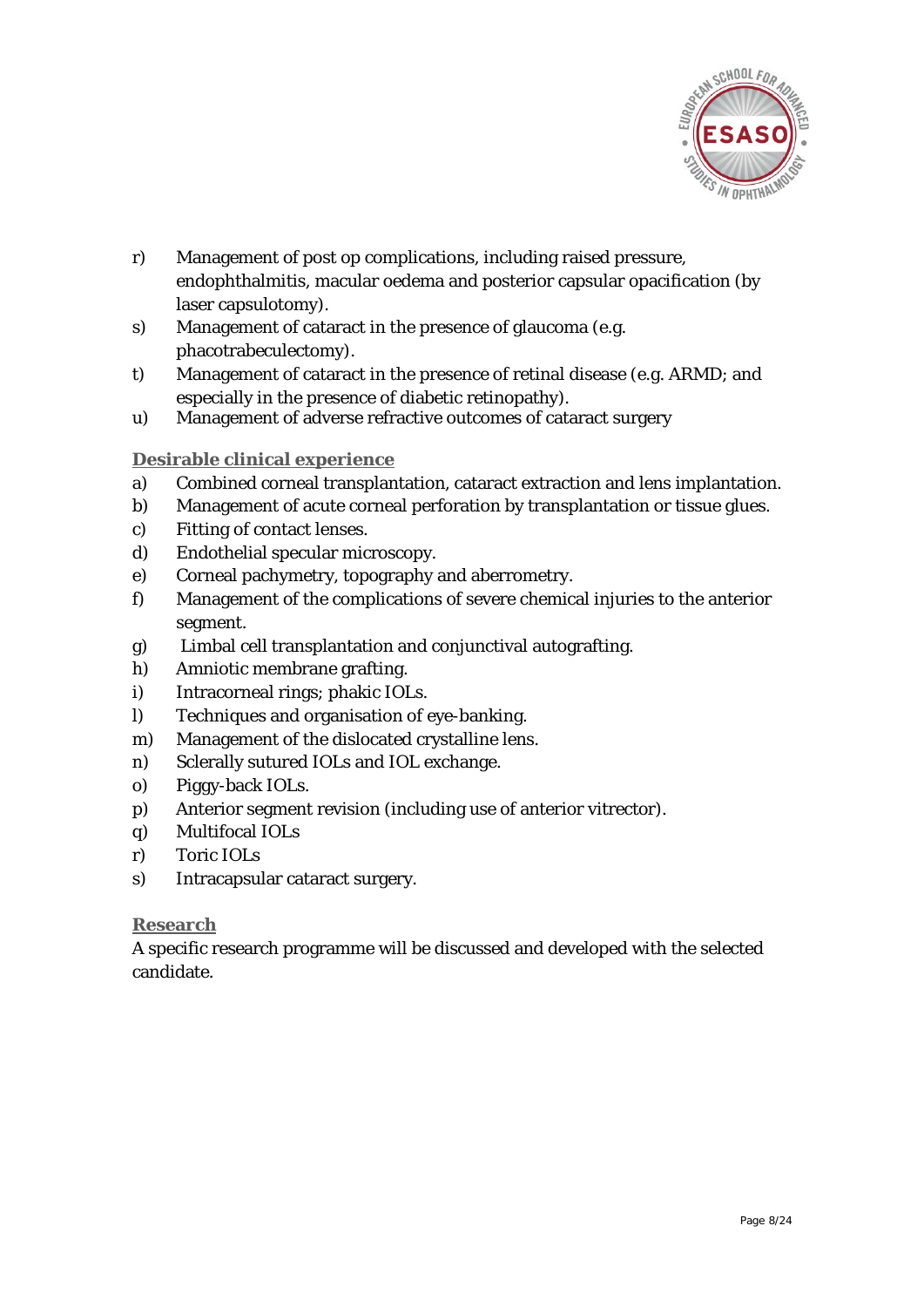

#### **2) GLAUCOMA FELLOWHIP**

#### **Objective**

To acquire demonstrable and certified expertise in the assessment and contemporary management of ocular hypertension and primary and secondary glaucoma in adults.

#### **Essential clinical experience**

- a) To have attended a minimum of **200 glaucoma clinics.**
- b) To have undertaken a minimum of **100 procedures (surgical or laser) for glaucoma.**

#### **Mandatory competence**

In addition to those areas specified in Basic Specialist Training, competence in the following is specifically required:

- a) The clinical evaluation of the retinal nerve fibre layer by slit lamp biomicroscopy.
- b) The appropriate selection and interpretation of visual fields.
- c) The drawing up of an individual management plan leading to a target IOP.
- d) Pharmacological treatment of IOP.
- e) Trabeculectomy, bleb management and laser suture lysis.
- f) Management of the complications of trabeculectomy, including flat anterior chamber.
- g) Management of glaucoma in the presence of cataract.
- h) Cycloablation (including cyclodiode laser) for refractory glaucoma.
- i) Laser trabeculoplasty and selective laser trabeculoplasty
- j) Management of acute angle closure glaucoma, including medical and laser treatment.

#### **Desirable clinical experience**

- a) Management of malignant glaucoma.
- b) Use of antimetabolites in trabeculectomy.
- c) Use of drainage tubes/stents in complex glaucoma surgery.
- d) Non-penetrating glaucoma surgery.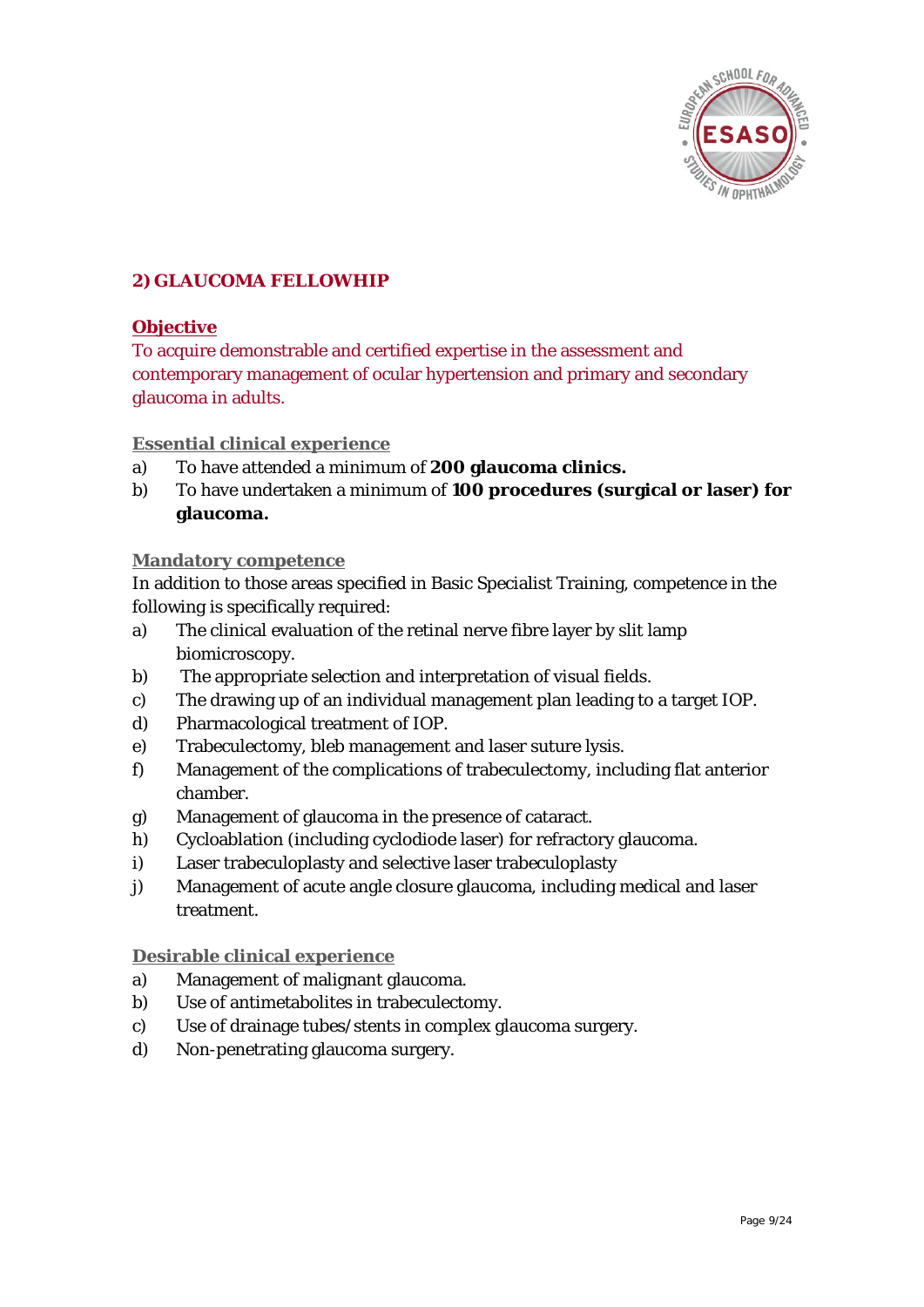

**Research**

A specific research programme will be discussed and developed with the selected candidate.

#### **3) MEDICAL RETINA FELLOWHIP**

#### **Objective**

To acquire demonstrable and certified expertise in the diagnosis and management of the medical disorders of the retina.

**Essential clinical experience** 

- a) To have undertaken under supervision a minimum of **50 laser treatments for retinal diseases**
- b) To have performed under supervision a minimum of **150 OCT examinations**
- c) To have performed, under supervision a minimum of **30 fluorescein/indocyanine green angiography**
- d) To have undertaken under supervision a minimum of **20 microperimetry**
- e) To have undertaken under supervision a minimum of **20 ultrasound examinations**
- f) To have performed or able to interpret electroretinography

#### **Mandatory competence**

In addition to those areas specified in Basic Specialist Training, competence in the following is specifically required:

- a) Clinical diagnosis:
	- i. age-related macular degeneration
	- ii. diabetic retinopathy
	- iii. retinal vein occlusions
	- iv. degenerative myopia
	- v. chorioretinal dystrophies
	- vi. chorioretinal inflammatory disorders
	- vii. other retinal vascular disorders
- viii. other retinal degenerative disorders
	- ix. Choroidal and retinal tumors and masquerading disorders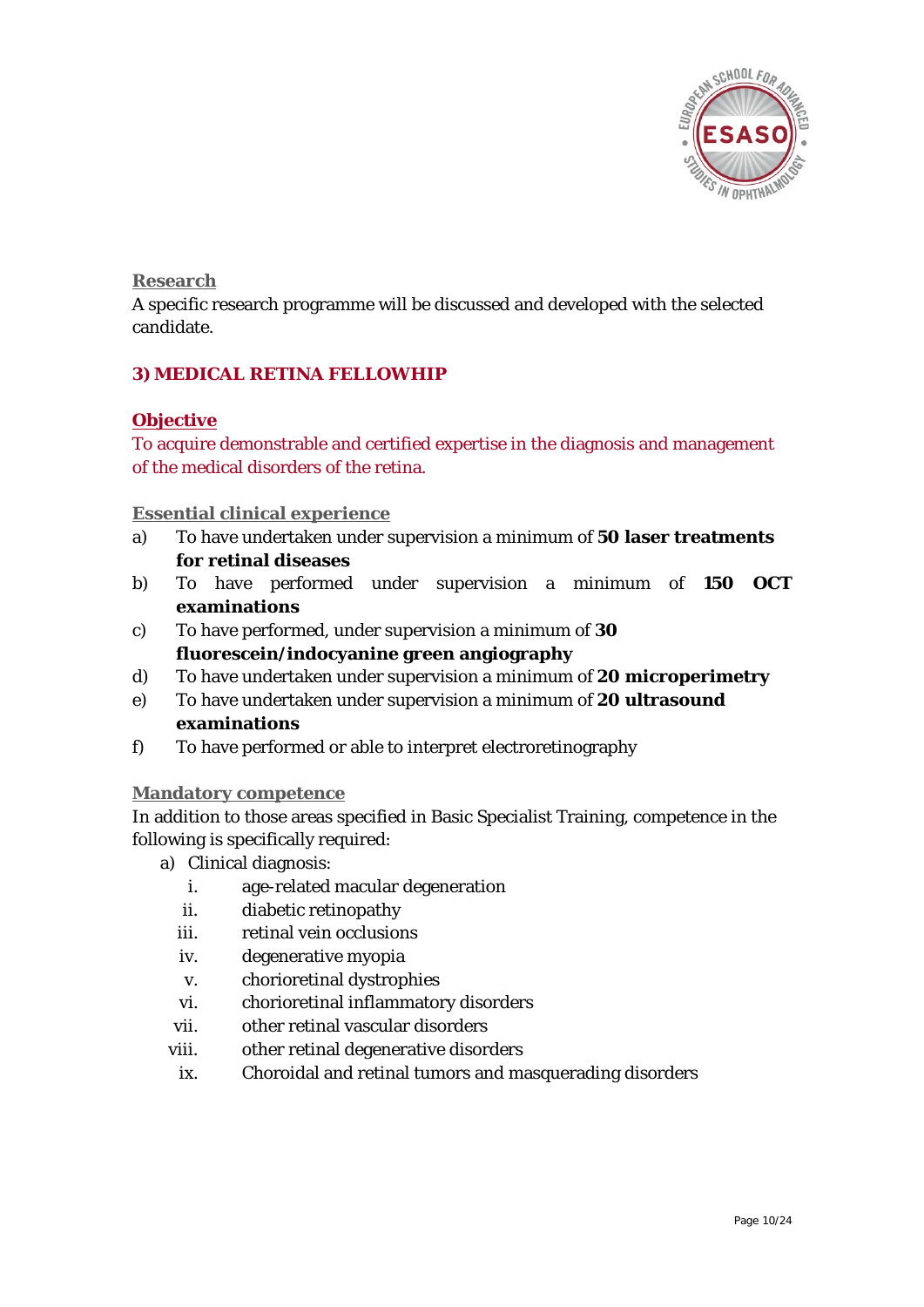

- b) Instrumental diagnosis of chorioretinal disorders
- c) Treatment of chorioretinal disorders

#### **Desirable clinical experience**

To have a sound working knowledge, by exposure to:

- a) Management of all age-related macular degeneration forms
- b) Management of diabetic retinopathy forms
- c) Management of degenerative and hereditary chorioretinal disorders

#### **Research**

A specific research programme will be discussed and developed with the selected candidate.

#### **4) OCULOPLASTIC FELLOWHIP**

#### **Objective**

To acquire demonstrable and certified expertise in the diagnosis and management of lachrymal pathway, orbit and eyelid disorders.

#### **Essential clinical experience**

- a) To have attended a minimum of **200 oculoplastic clinics.**
- b) To assist to a minimum of **200 oculoplastic surgical procedures**
- c) To present at least **one talk in both SECPOO** (Sociedad Española de cirugía plástica oftálmica y orbitaria) and **ESOPRS** (European Society of Ophthalmic plastic and reconstructive surgery) annual meetings.
- d) To write and publish at least **1 article in the field.**

#### **Mandatory competence**

In addition to those areas specified in Basic Specialist Training, competence in the following is specifically required:

- a) Clinical evaluation of non-surgical aesthetic patients.
- b) Clinical evaluation and medical management of oculoplastic emergency patients.
- c) Clinical interpretation of orbital CT scans MRI and other radiological test in oculoplastics.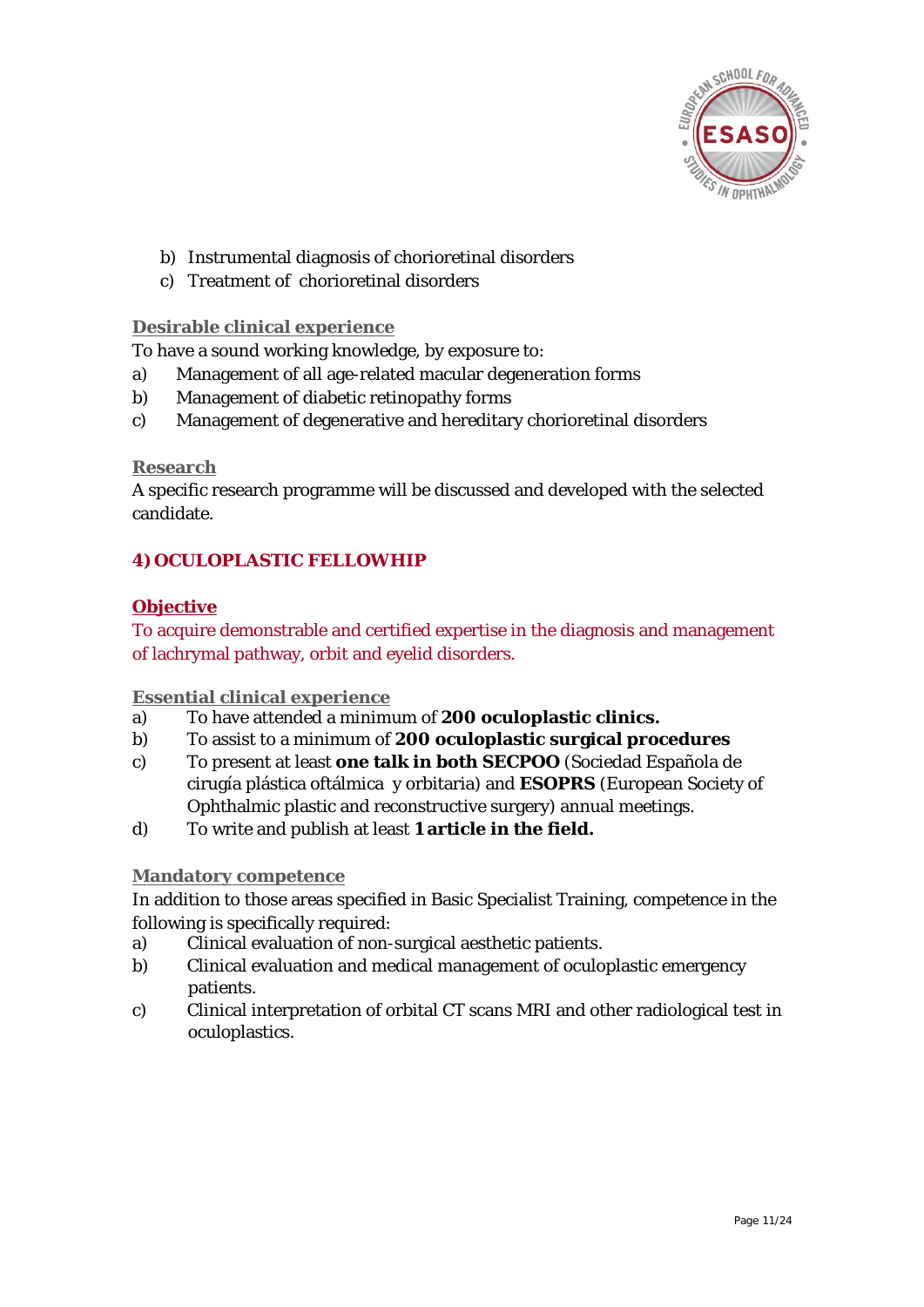

#### **Desirable clinical experience**

- Orbitofacial Trauma:
	- o Management of the trauma of the ocular adnexa: General principles, repair of palpebral, canthal or lachrymal defects.
	- o Periorbital and orbital fractures: Imaging, diagnostics and treatment.
- Eyelid Malposition:
	- o Diagnosis and management of: entropion, ectropion, trichiasis, distiquiasis, lagophthalmos and retraction, etc.
	- o Study and surgery of the brow ptosis and dermatocalasia.
	- o Management of the eyelid ptosis: classification and pre-operative evaluation, principles and techniques of surgical correction.
	- o Management and surgery for eyelid retraction in patients with Graves's disease and other causes of eyelid retraction.
	- o Study and current techniques for the treatment of the Blepharospasm and related conditions.
	- o Diagnosis and management of facial palsy: differential diagnoses, clinical examination, etc.
- Eyelid reconstruction:
	- o Surgical reconstruction of lower eyelid, upper eyelid and canthal defects.
	- o Eyelid and ocular surface reconstruction after chemical burns and cicatricial diseases.
- Orbital surgery:
	- o Assessment and spectrum of orbital diseases, surgical study of orbit.
	- o Enucleation, evisceration and study of the orbital implants.
	- o Exanteration: indications, surgical techniques, postoperative care, etc.
	- o Management of the anophthalmic socket, including enophthalmos and socket contraction.
	- o Care and handling of ocular prostheses.
- Lachrymal system:
	- o Evaluation of clinical diagnosis, lachrymal system and lachrymal problems in pediatric imaging: diagnosis, treatment, etc.
	- o Surgery of the lachrymal system: techniques of dacryocystorhinostomy, treatment of abnormal canaliculi, congenital obstruction of the duct lachrymo-nasal surgery.
- Oncology:
	- o Diagnosis and management of eyelid and orbital tumors. Treatment alternatives to Periocular neoplasms, chemotherapy, cryotherapy, etc.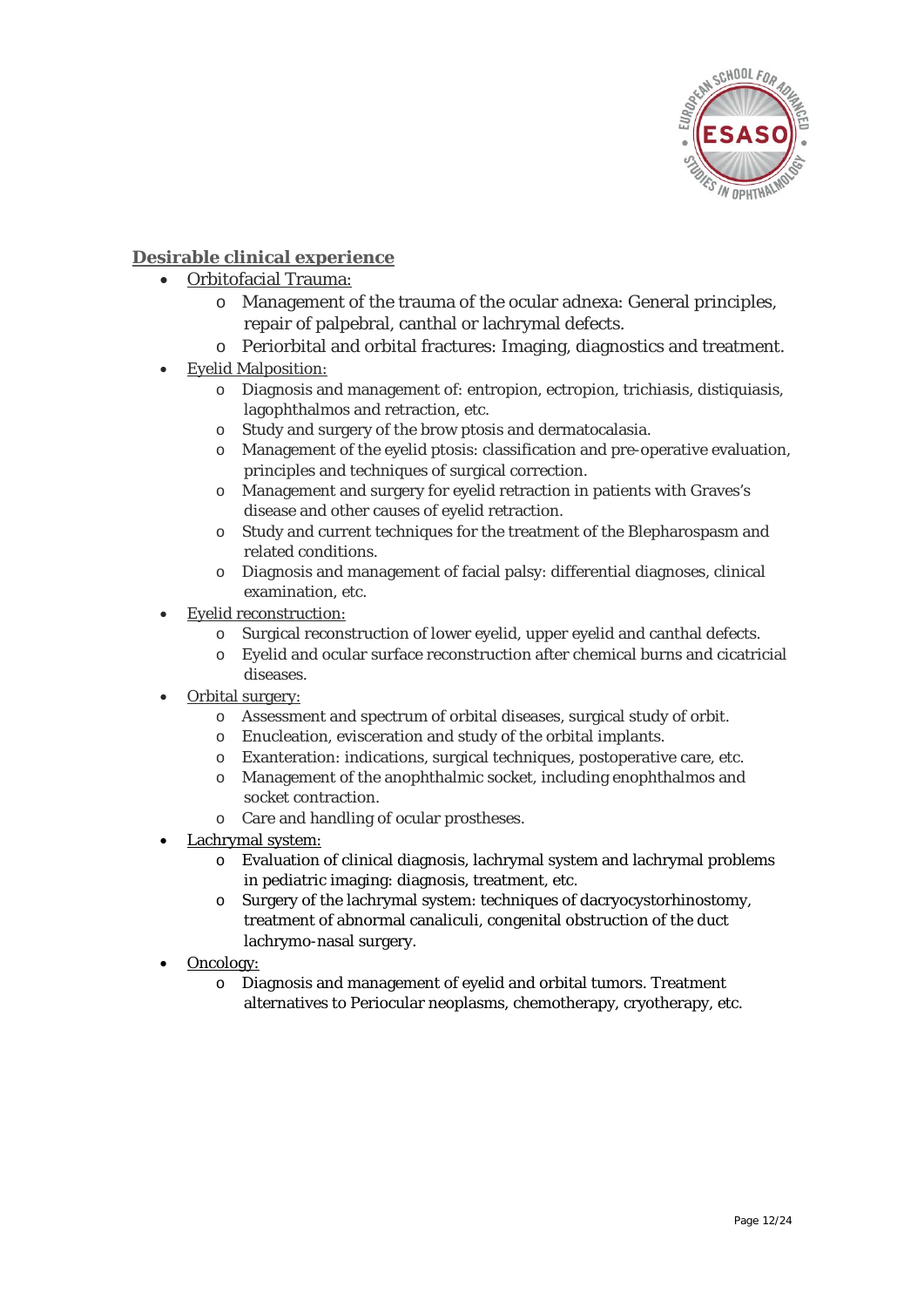

**Research**

A specific research programme will be discussed and developed with the selected candidate.

#### **5) RESEARCH FELLOWHIP**

A specific research programme will be discussed and developed with the selected candidate.

#### **6)SURGICAL RETINA FELLOWHIP**

#### **Objective**

To acquire demonstrable and certified expertise in the assessment and contemporary management of the surgical disorders of the retina.

#### **Essential clinical experience**

- a) To have undertaken a minimum of **100 posterior segment laser treatments**
- b) Actively to have participated in, or assisted at: a minimum of **\_150\_ retinal operations** in which the fellow is primary or assistant surgeon. These procedures should include scleral buckling, 20G vitrectomy and small incision vitrectomy.
- c) To have performed, under supervision, a minimum of **100 B scan ultrasound and OCT**

#### **Mandatory competence**

In addition to those areas specified in Basic Specialist Training, competence in the following is specifically required:

- a) Clinical evaluation of rhegmatogenous retinal detachment leading to the development, in discussion with the patient, of a suitable management plan.
- b) Clinical evaluation of macular pucker leading to the development, in discussion with the patient, of a suitable management plan.
- c) Clinical evaluation of macular oedema leading to the development, in discussion with the patient, of a suitable management plan.
- d) Clinical evaluation of suspected intraocular tumour, leading to the development of a suitable management plan.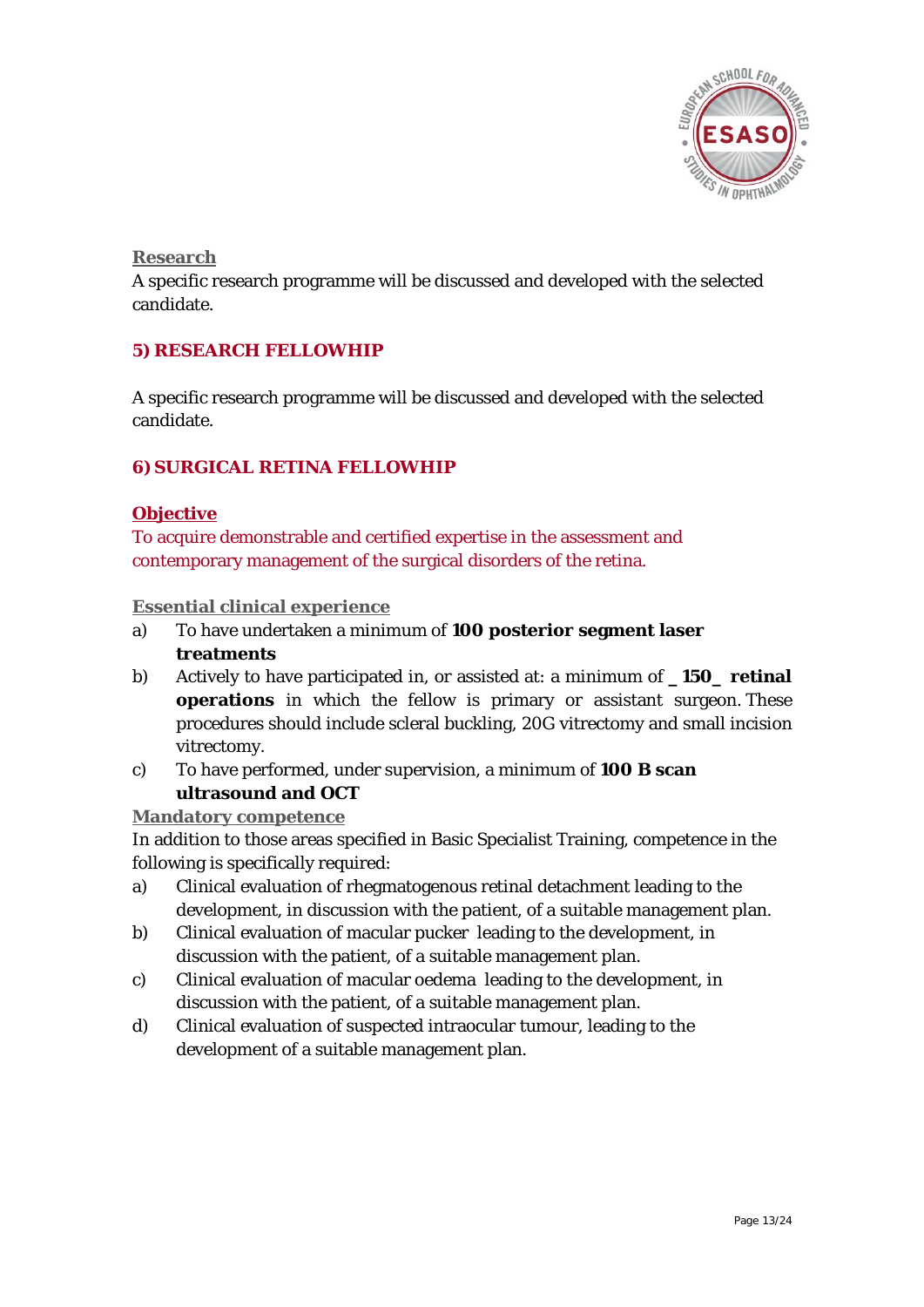

- e) Management of endophthalmitis by intraocular fluid biopsy, planning an appropriate pharmacological therapeutic strategy, and the administration of intraocular drug therapy
- f) Management of retinal breaks by laser photocoagulation and cryotherapy.

#### **Desirable clinical experience**

To have a sound working knowledge, by exposure to:

- a) Management of IOFB and dropped nucleus.
- b) Management of PVR
- c) Management of traumatic retinal detachment
- d) Management of intraocular tumours, to include radiotherapy and local resection

#### **Research**

A specific research programme will be discussed and developed with the selected candidate.

#### **7) TRAINING PROGRAMME FOR CLINICAL DEVELOPMENT 2 Years Fellowship**

#### **Objectives**

- a) Identify & train the next generation of outstanding leaders in the ophthalmic device/pharmaceutical industry
- b) Cultivate a leadership team with global representation through special emphasis on emerging markets
- c) Enhance partnerships with academic institutions from which such leaders may be recruited

#### **Curriculum: Product Development from Inception to Completion Selection of Target Diseases**

- a) Identification of unmet needs
- b) Identification of unpenetrated markets

#### **Preclinical Models**

- a) Development
- b) Data assessment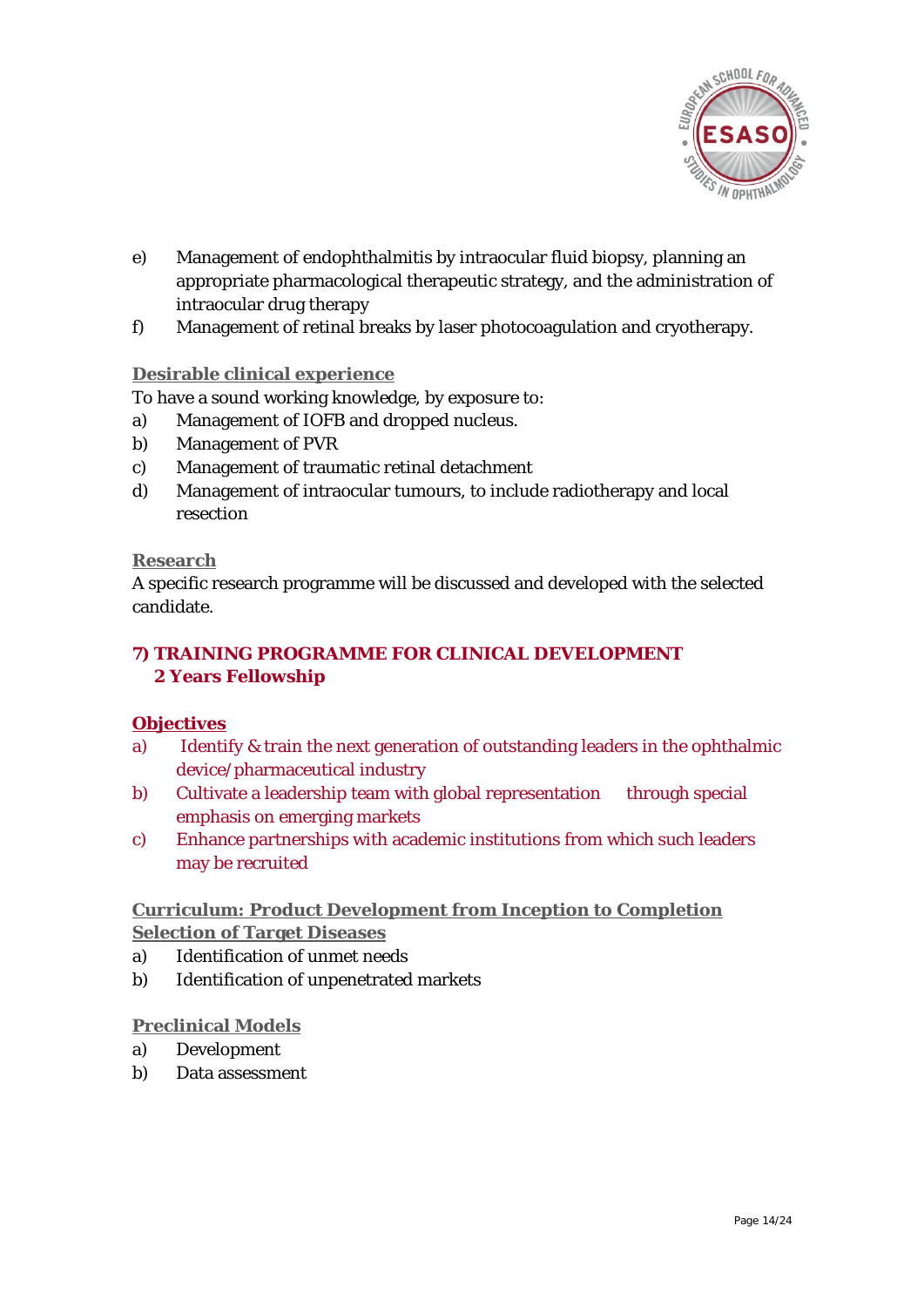

#### **Product Design/Manufacture**

- a) Devices
- b) Drugs
- c) Biologicals/cells/genes

#### **Clinical Trials**

- a) Project team assembly
- b) Trial design: phase I vs. II vs. III
- c) Site recruitment & management
- d) Clinical regulatory interactions
- e) Data analysis, review, reporting
- f) Post-market clinical trials/surveillance
- g) Data publication
- h) External consultant interactions (including DSMC, Trial PI, etc.)

#### **Regulatory Issues**

- a) General: devices, drugs, biologicals, cells, genes
- b) Regional

#### **Commercial Issues**

- a) Medical affairs, key opinion leader engagement
- b) Pricing
- c) Delivery/packaging
- d) Product differentiation

#### **Market Surveillance**

Identification & evaluation of external preclinical & clinical stage programmes for partnering

#### **Programme Structure**

- a) Two-year Fellowship:
	- Year 1: curriculum training
	- Year 2: initiate & complete clinical research project

b) Partner with degree-awarding academic institution: one of the candidate's mentors is based at this institution and one fellow is accepted per year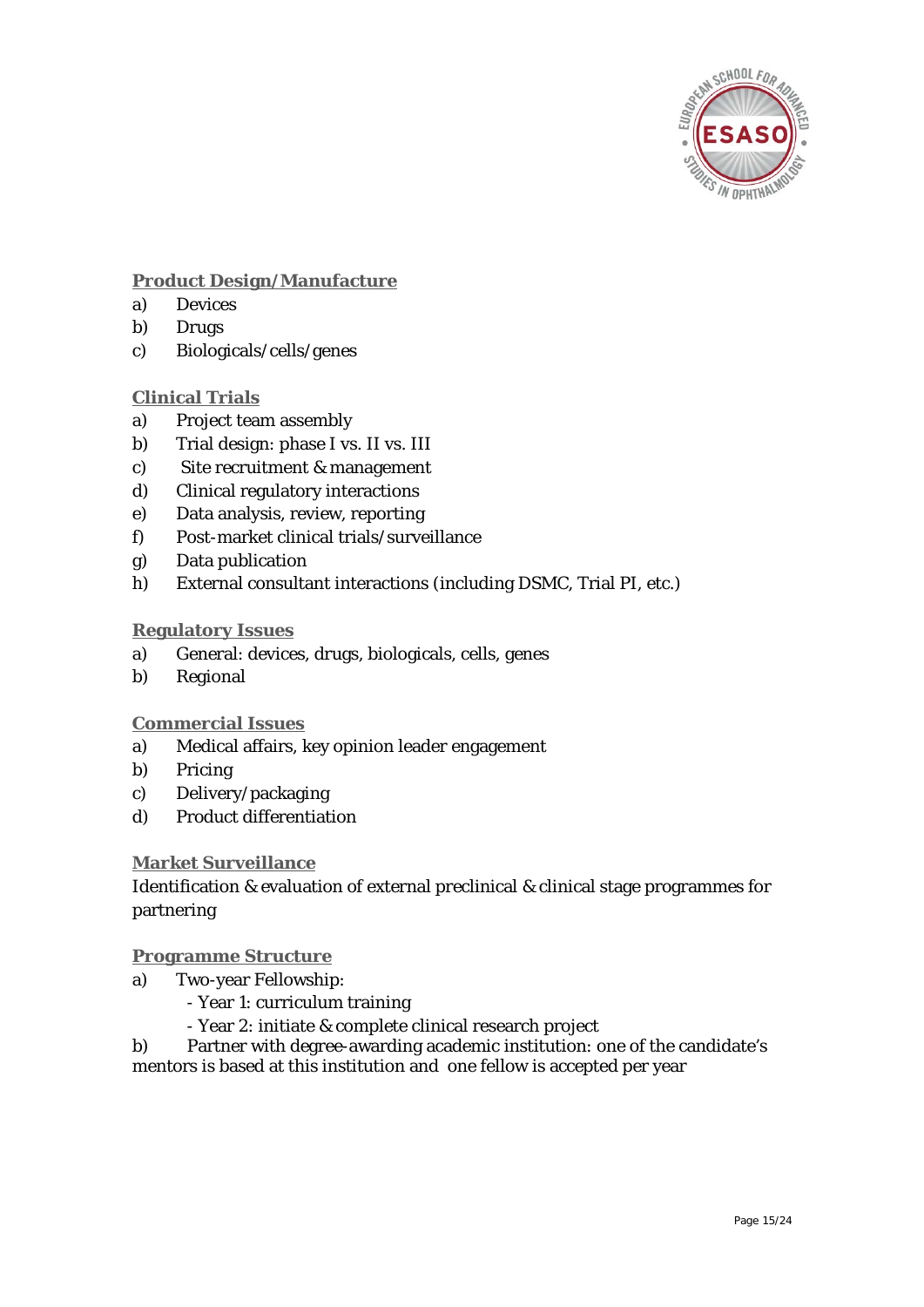



*ESASO Fellowships enable young ophthalmologists who have participated to acquire expertise and hands-on experience in a particular subspecialty.*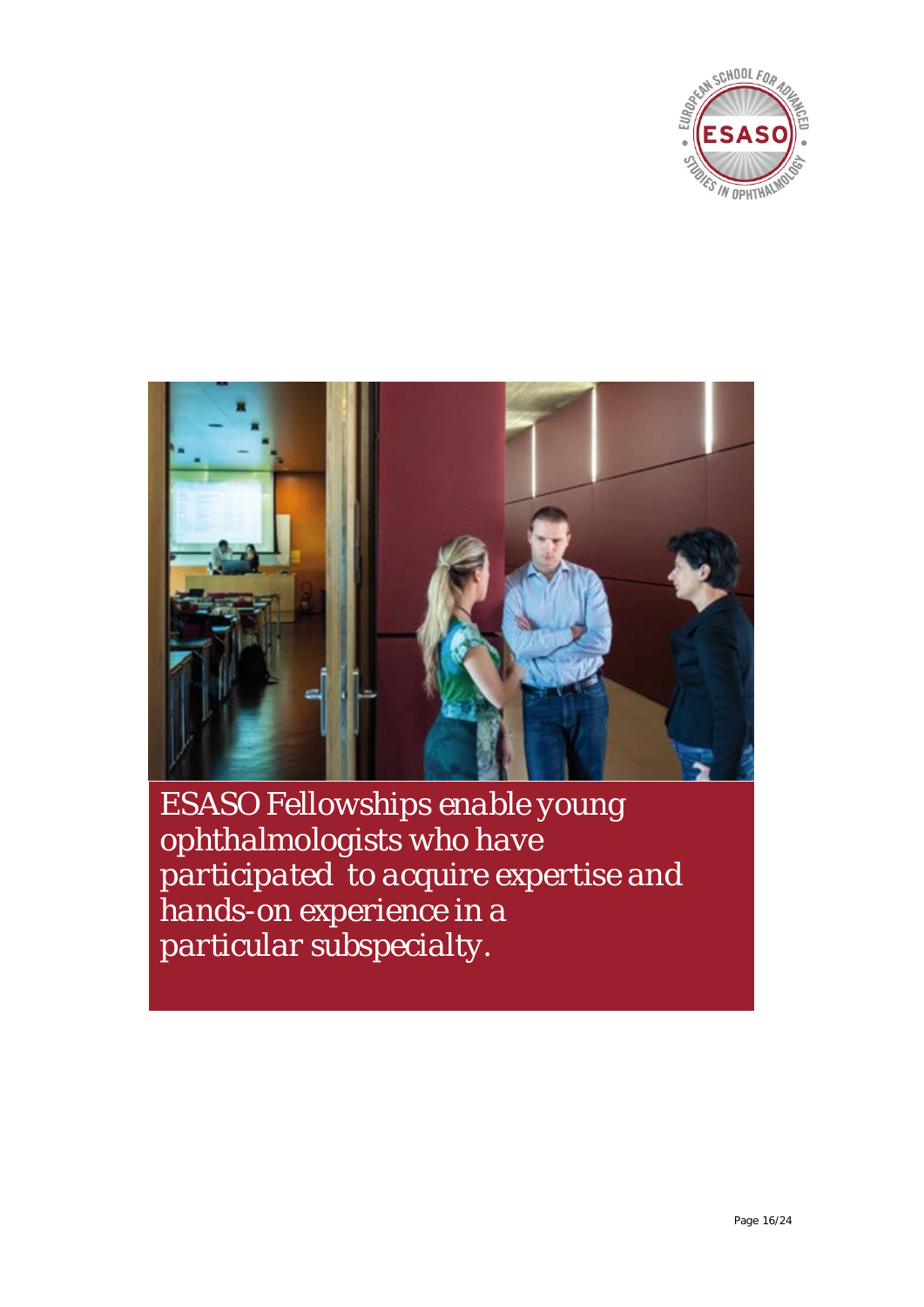

## Centres Involved in ESASO Fellowship Programme

The international centres collaborating with ESASO in the Fellowship Programme include:

| <b>Key Focus</b>                                         | <b>Tutor</b>                                                  | <b>Institutions</b>                                                                   |
|----------------------------------------------------------|---------------------------------------------------------------|---------------------------------------------------------------------------------------|
| <b>1-YEAR FELLOWSHIP</b>                                 |                                                               |                                                                                       |
| <b>Anterior Segment</b><br><b>Surgery</b>                | José L. Güell, Spain                                          | Instituto de Microcirurgia Ocular (IMO),<br>Barcelona, Spain                          |
| Glaucoma                                                 | Rupert Bourne, UK                                             | Anglia Ruskin University, Cambridge, UK                                               |
| Oculoplastic                                             | Ramon Medel, Spain                                            | Instituto de Microcirurgia Ocular (IMO),<br>Barcelona, Spain                          |
| <b>Medical Retina</b>                                    | Sobha Sivaprasad, UK                                          | Moorfields Eye Hospital, London, UK                                                   |
| <b>Medical Retina</b><br><b>Surgical Retina</b>          | Anat Loewenstein, Israel                                      | Tel Aviv Medical Center & Sackler Faculty of<br>Medicine, Tel Aviv University, Israel |
| Research                                                 | <b>Stanley Chang, USA</b>                                     | Columbia University Medical Center, New York,<br><b>USA</b>                           |
| <b>Surgical Retina</b>                                   | Borja Corcóstegui, Spain                                      | Instituto de Microcirurgia Ocular (IMO),<br>Barcelona, Spain                          |
| <b>Surgical Retina</b>                                   | Anselm Jünemann, Germany                                      | Universitätsmedizin Rostock, Rostock, Germany                                         |
| <b>Surgical Retina</b>                                   | Ursula Schmidt-Erfurth, Austria<br>Christoph Scholda, Austria | Allgemeines Krankenhaus Universitätskliniken,<br>Vienna, Austia                       |
| <b>Surgical Retina</b>                                   | Anat Loewenstein, Israel                                      | Tel Aviv Medical Center & Sackler Faculty of<br>Medicine, Tel Aviv University, Israel |
| <b>2-YEAR FELLOWSHIP</b>                                 |                                                               |                                                                                       |
| <b>Training Programme</b><br>for Clinical<br>Development | Marco Zarbin, USA                                             | Rutgers University, New Jersey Medical School,<br>Newark-New Jersey, USA              |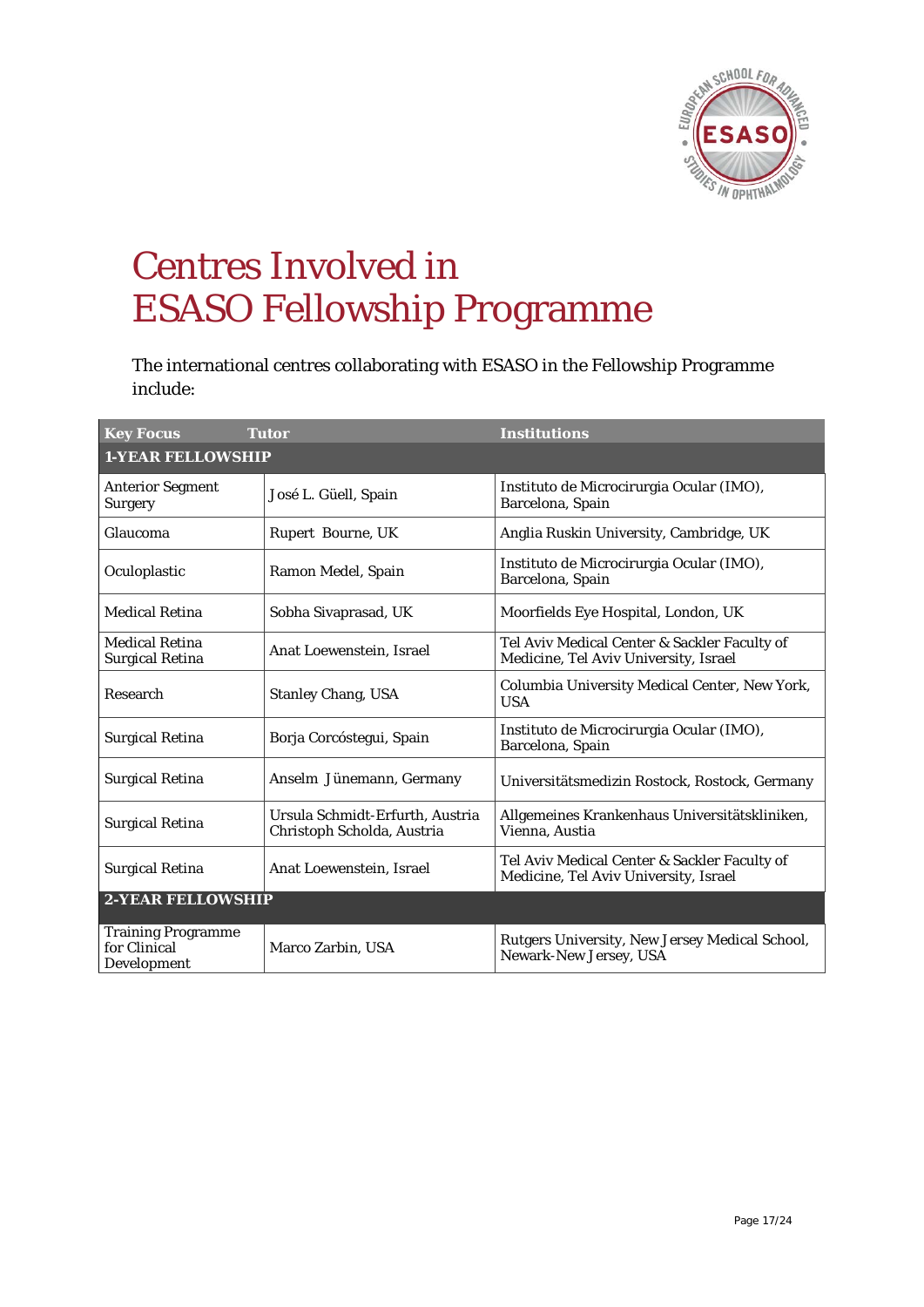

A specific Tutor will be assigned to each Fellow. The Tutor and his team will support the Fellow during the all period, please take note that the Fellow doesn't spent his Fellowship continuously with the Tutor. He will work with all the team (he spends approximately 20% of the week with his own Tutor, it depends on Institution).



### Duration

Each **ESASO Fellowship lasts 12 months** and includes a specific programme covering educational and research objectives.

Normally Fellowships start in October/November of current year, However, individual arrangements with the Institutions can be possible.

**Training Programme for Clinical Development lasts 24 months**. The course curriculum and practical experience offered is essential for those who wish to become experts in the ophthalmic device and pharmaceutical industries. Year 1: curriculum training.

Year 2: initiate & complete clinical research project.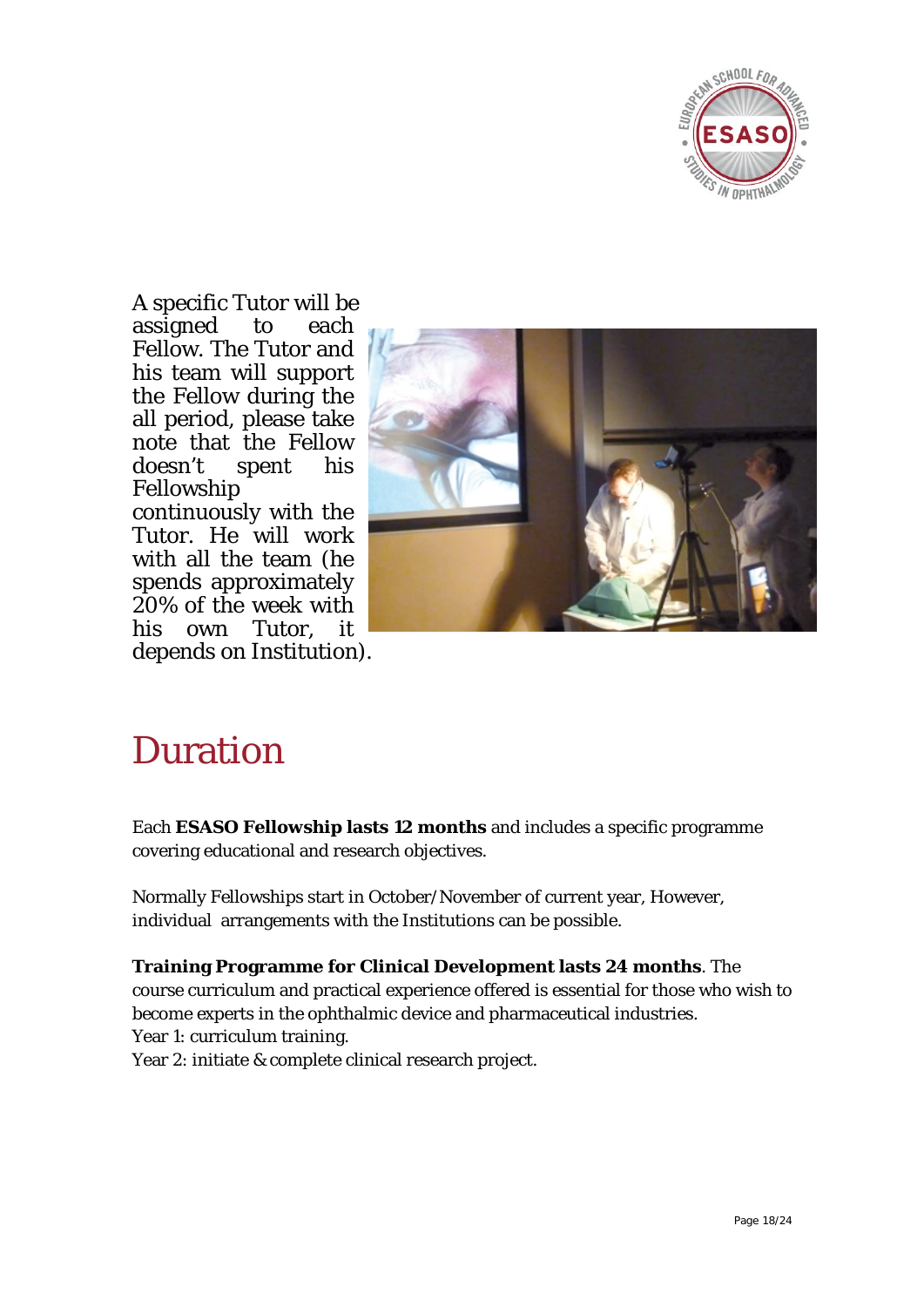

# Application Process

The admissions process requires a complete application form to be sent to the ESASO Head Office in Lugano.

Generally, all applicants are required to have completed their residency training in ophthalmology.

Applications should be submitted by email and must include the following:

- the Fellowship Application Form,
- the curriculum vitae.
- three letters of recommendation from persons familiar with the applicant's clinical competence,
- copy of degree in medicine
- copy of specialization in ophthalmology
- copy of the passport or ID Card
- certificates of attendance of ESASO Modules

Only complete applications can be considered.

Each application is reviewed by the Fellowships Committee, if all the requirements have been satisfied, ESASO will confirm the invitation to the interview: selected applicants will then be invited for an interview to Lugano, Switzerland (Friday 26 June 2015).

Applicants who do not qualify will be informed by email.

All applicants should apply directly via e-mail by Friday 12 June 2015.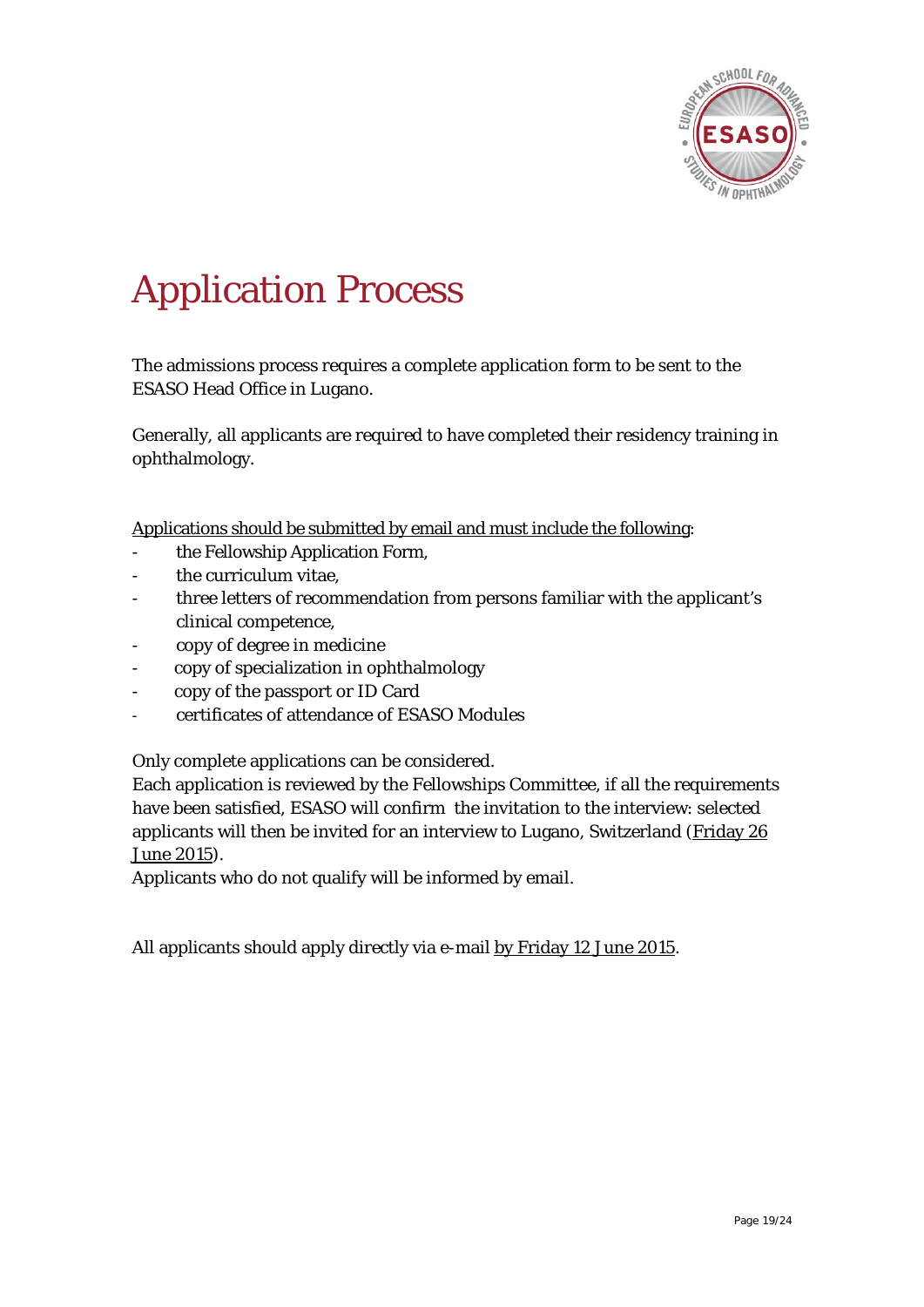

#### **Selection process**

The final selection will take into account various attributes of the applicant. The ESASO Fellowship Committee will assign a score on the basis of:

- performance in previously attended ESASO modules (if any)
- DiSSO Diploma of Specialist Superior in Ophthalmology after 5 ESASO Modules (if any)
- Curriculum Vitae
- letters of recommendation
- career goals
- applicants personality and social skills
- knowledge of languages: English mandatory, and the language spoken at the fellowship centre
- results of the interview.

Previous participation in ESASO modules, although desired, is not a mandatory requirement for acceptance.

#### **Interview**

The interview will last about 15 minutes. Topics to be discussed:

- past experiences (based on the CV)
- surgical and medical experiences
- what are your motivations?
- what do you expect will change in your career?
- level of languages (English and local language)

#### **Ranking**

The ESASO Fellowship Committee will assign a score to each applicant participating in the interview and will issue a classification list of candidates.

The Fellowship will be assigned to the applicant with the best score.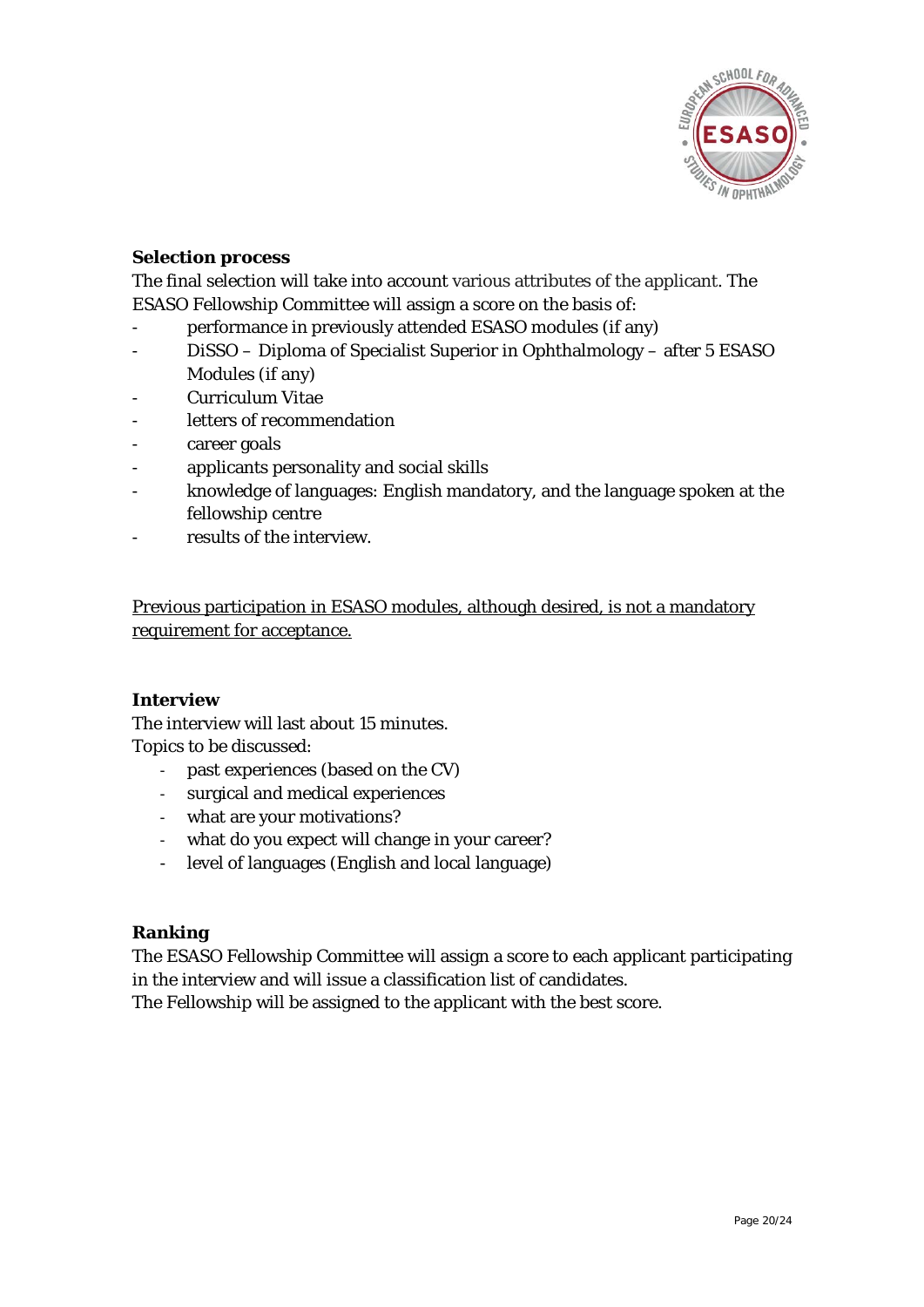

The candidate will receive a letter of confirmation and will have 10 days to accept or decline the offer. If he declines, the candidate with the next highest score will be contacted and so on.

#### **Fellow's responsibilities:**

- the Fellow must have valid international health insurance (illness)
- the Fellow must have valid international occupational hazard insurance (it depends on the international centres)
- the Fellow must sign a declaration exonerating ESASO of all liability
- the Fellow must sign a letter of acceptance of the Fellowship and all the commitments

Working hours (daily schedule):

The timetable, daily schedule and holidays are arranged with the Fellowship supervisor.

Costs:

All costs (travel arrangements, accommodation, transportation, etc.) shall be at the fellow's expense.

Accommodation:

The Fellow is expected to arrange his own accommodation (if requested, ESASO head office can help the Fellow find a suitable accommodation) Visa:

The Fellow should make his own visa application. The Institution can provide a letter of invitation to accompany the application and ESASO can assist the Fellow if required.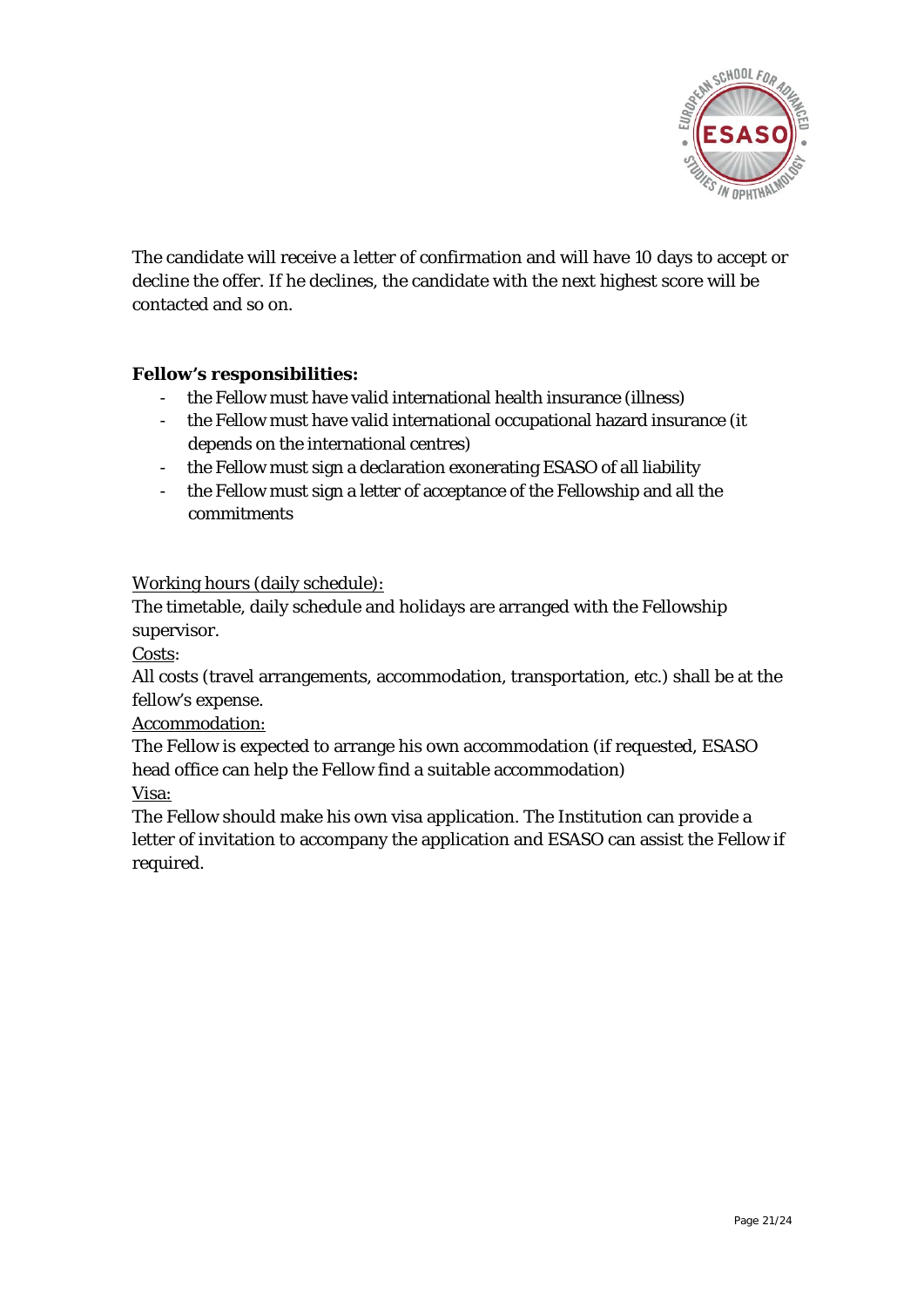

### Assessment process: performance assessment during Fellowship training

Performance assessments are an integral part of the Fellowship training programme and are a strict requirement. The Tutor evaluates each Fellow's performance regularly, and the Fellows in turn provide their own assessments of faculty members and of the Fellowship as a whole.



#### **Assessment of the Fellow**

#### *Intermediate Assessment*

At 12-week intervals during the Fellowship, each Tutor involved in training the Fellow must carry out a performance assessment of the Fellow using an assessment form. This assessment should include a critical appraisal of the various aspects of Fellow's performance, including surgical competence, patient pre-/post care, professionalism, communications, scholarly achievement, etc. The results of the evaluation will be used to help the Fellow improve his continuous performance. The Tutor will send to ESASO the completed questionnaire.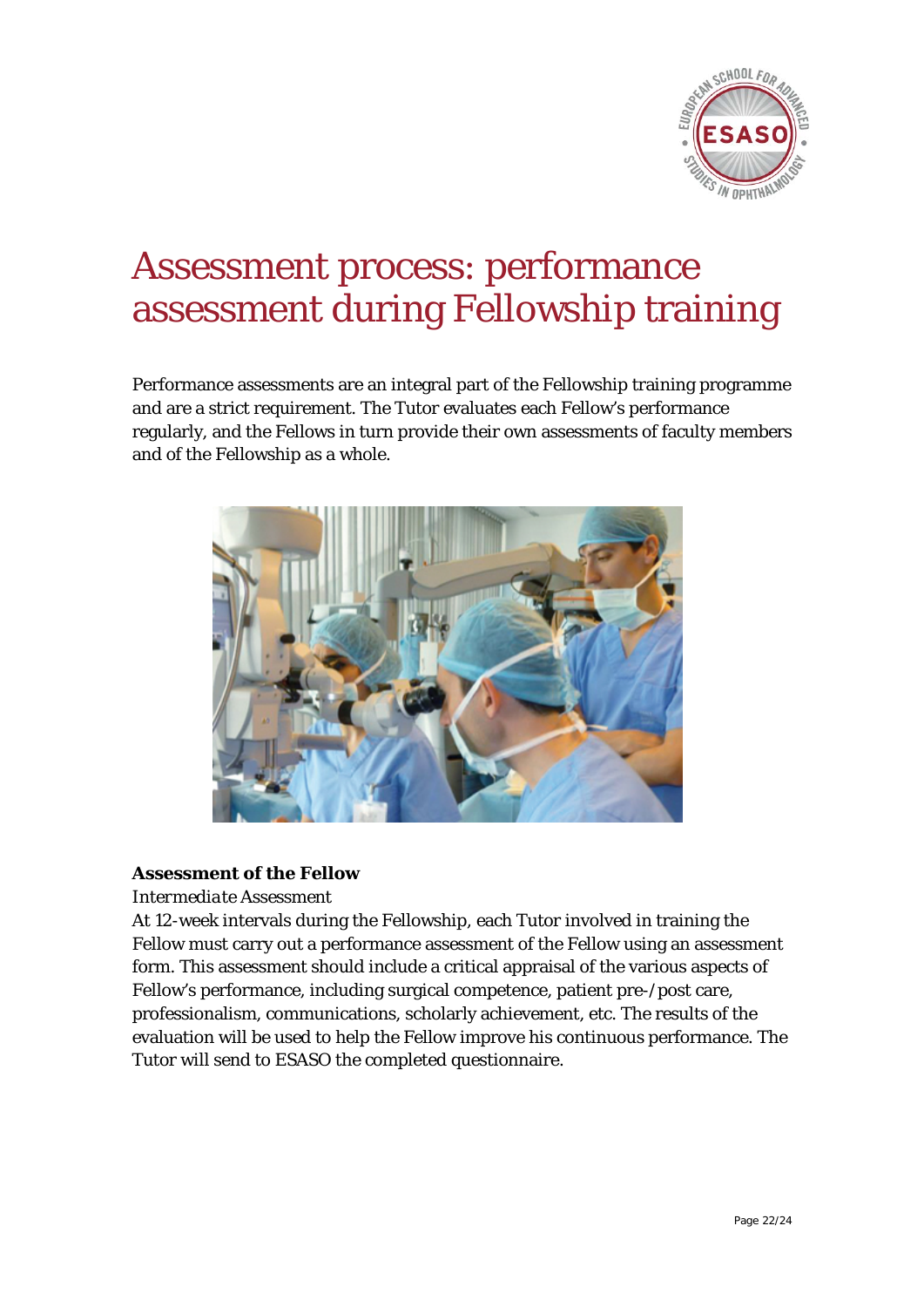

The Fellow will be informed by ESASO when the assessments have been completed and is asked to review them. After he has done so, the Tutor will meet the Fellow to discuss the overall assessment and, if needed, plan adjustments to the curriculum, etc. If performance evaluations are not satisfactory, the director may, in consultation with the ESASO Fellowship Committee, terminate the Fellow's involvement in the training programme.

#### *Final Assessment*

The Tutor must provide a final assessment for each Fellow completing the programme and an appraisal of the Fellow's overall performance, it should also include a statement asserting whether the Fellow has acquired sufficient professional skill to practise in the subspeciality in which he has been trained. The final assessment is part of the Fellow's permanent record and is held by ESASO and, if appropriate, by the training institution.

#### **Fellow's Evaluation of the Fellowship Programme**

Fellows must complete a written assessment of the Fellowship at month-6 and month-12, using the appropriate assessment form. These evaluations are extremely important and are essential to the completion of the Fellowship. Fellow will send to ESASO the completed questionnaire.

The ESASO Fellowship Committee is informed by ESASO every 6 months of the progress. It reviews these evaluations and makes adjustments and recommendations to the Fellow or to the staff of the training programme based on their conclusions.

### Economic Support

ESASO provides educational grants of EUR 40,000 for the annual ESASO Fellowships, depending on the local funding available to the international centre. The educational grants are paid directly to the Fellow in two instalments, half during the first six months and half on completion of the Fellowship.